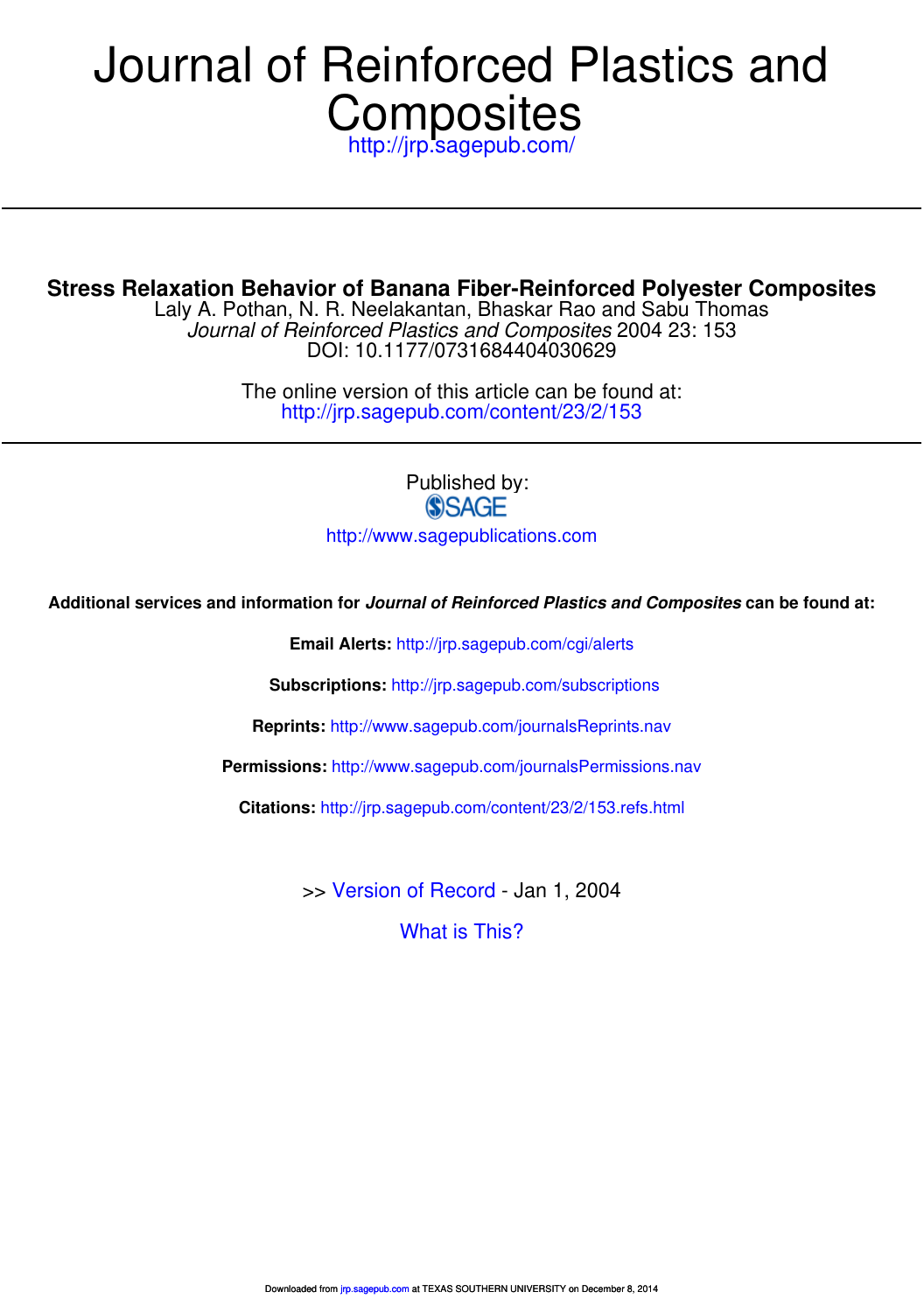# Stress Relaxation Behavior of Banana Fiber-reinforced Polyester Composites

LALY A. POTHAN

Department of Chemistry Bishop Moore College Mavelikara, Kerala, India

N. R. NEELAKANTAN AND BHASKAR RAO

Department of Chemical Engineering I I T Madras, India

# SABU THOMAS\*

School of Chemical Sciences Mahatma Gandhi University Kottayam, Kerala, India

ABSTRACT: Stress relaxation behavior of banana fiber-reinforced polyester composites were investigated with special reference to the effect of fiber loading, fiber treatment, hybridization with glass fiber and also as woven fabric composites. It was observed that incorporation of fiber in the polyester matrix reduces the rate of relaxation. The nature of the relaxation curve was found to depend on the quantity of fiber as well as the surface characteristics of fiber used as reinforcement. The decrease in stress relaxation modulus was greatest for the neat polyester sample whereas it was at a minimum for composites with 40% fiber loading. Chemical modification of the fiber surface was found to affect the degree of adhesion and thereby the nature of relaxation at the initial stages. Of the various chemical modifications chosen in the present study, the decrease in stress was found to be the lowest for composites made out of banana fiber treated with NaOH. Hybridisation of banana fiber with glass was found to decrease the rate of relaxation further. However, stress relaxation values of woven glass and banana gave even lower values.

KEY WORDS: stress relaxation, banana fiber, polyester, hybrid composite, woven fabric.

### INTRODUCTION

**POLYMERIC MATERIALS ARE replacing conventional engineering materials and information about the response of the material over a long period of time is** OLYMERIC MATERIALS ARE replacing conventional engineering materials and important. Meaningful data about the behavior of the materials can be obtained by accelerated testing methods. Creep and stress relaxation are the widely employed testing methods for this. Since stress relaxation represents the basic time-dependent response of

<sup>\*</sup>Author to whom correspondence should be addressed. E-mail: sabut@md4.vsnl.net.in

Journal of REINFORCED PLASTICS AND COMPOSITES, Vol. 23, No. 2/2004 153

<sup>0731-6844/04/02 0153-13 \$10.00/0</sup> DOI: 10.1177/0731684404030629 2004 Sage Publications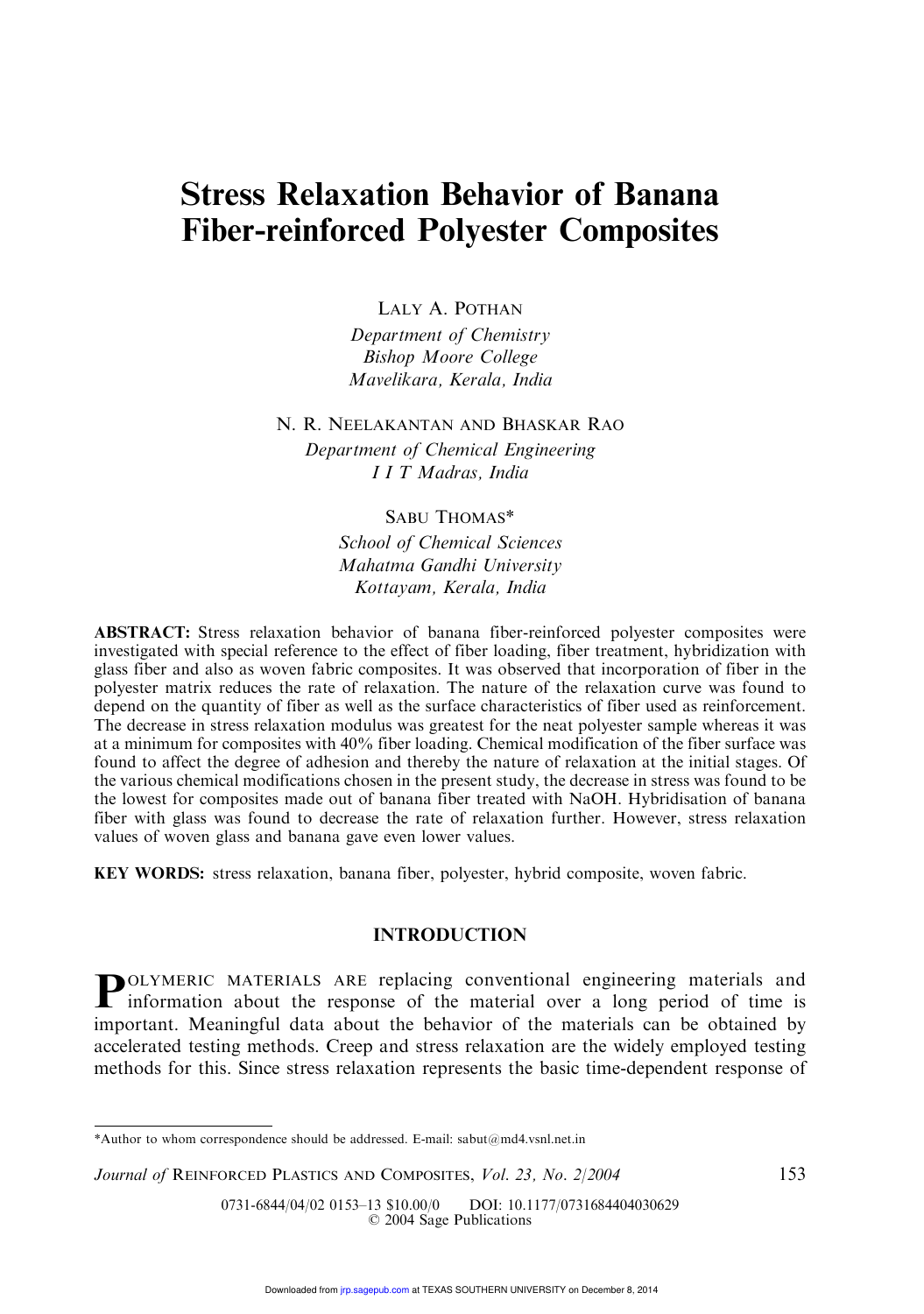the material, the measurement of stress relaxation is considered very important [1]. Moreover, creep and stress relaxation are the most fundamental experiments used for characterizing the viscoelastic properties of materials. The decrease in stress with time when a solid is subjected to constant strain can be measured using these experiments. The stress relaxation modulus of polymers is increased by rigid fillers and decreased by elastomeric ones. The rate of stress relaxation for rigid and elastomeric fillers increases after the onset of dewetting [2,3]. Flink and Stenberg used stress relaxation experiments to measure the adhesive strength of cellulose fiber-reinforced natural rubber by analyzing the relaxation mechanism [4]. Bhagawan et al. studied the stress relaxation behavior of short jute fiber-reinforced rubber composites [5]. The stress relaxation behavior of polyacetal– polyurethane blends have been studied in detail by Kumar et al. In their experiments, the rate of loss of the relaxation modulus was found to be a non-linear function of time [6].

Natural fibers have already established a track record as simple filler material in automobile parts. Although in general, the use of natural fiber-reinforced plastics is increasing, certain aspects of their behavior are poorly understood. The time dependent behavior like the creep and fatigue behavior for natural fiber-reinforced plastics has not been studied in detail except for a few reports [7]. Natural fibers like sisal, jute, pineapple leaf fiber, oil palm fiber have all been proved to be good reinforcements in thermoset and thermoplastic matrices [8–11]. Our earlier studies have proved banana fibers to be an effective reinforcement in polyester matrix [12]. Studies were carried out on the dynamic mechanical properties of banana fiber-reinforced polyester composites to have an insight into the adhesive behavior as well as the viscoelastic nature of these materials [13].

Extensive research is being carried out by Thomas and co-workers on natural fiber composites [10–14]. The stress relaxation studies of sisal fiber-filled natural rubber, pineapple leaf fiber-reinforced polyethylene composites, coir fiber-filled natural rubber, oil palm fiber-reinforced phenol formaldehyde etc. have all been studied and results reported [14–17].

In the present article we report on the stress relaxation behavior of banana fiberreinforced polyester composites with special reference to the effect of fiber content, fiber treatment, hybridization with glass fiber, woven fabrics of banana and glass and also the effect of strain level.

#### EXPERIMENTAL

#### **Materials**

Banana fiber was obtained from Sheeba Fibers and Handicrafts, Poovancode, Tamil Nadu. Unsaturated polyester HSR 8131 based on isophthalic acid was obtained from Bakelite Hylam, Hyderabad. Methyl ethyl ketone peroxide and cobalt naphthenate were of commercial grade and obtained from Sharon Engineering Enterprises, Cochin. The details of the material are given in Table 1.

#### Hybrid Composites

Hybrid composites were prepared by using different volume fractions of glass and banana. Alternate mats of glass fiber as well as banana fiber were made for the preparation of hybrid composites. In all these samples, glass was used as the core material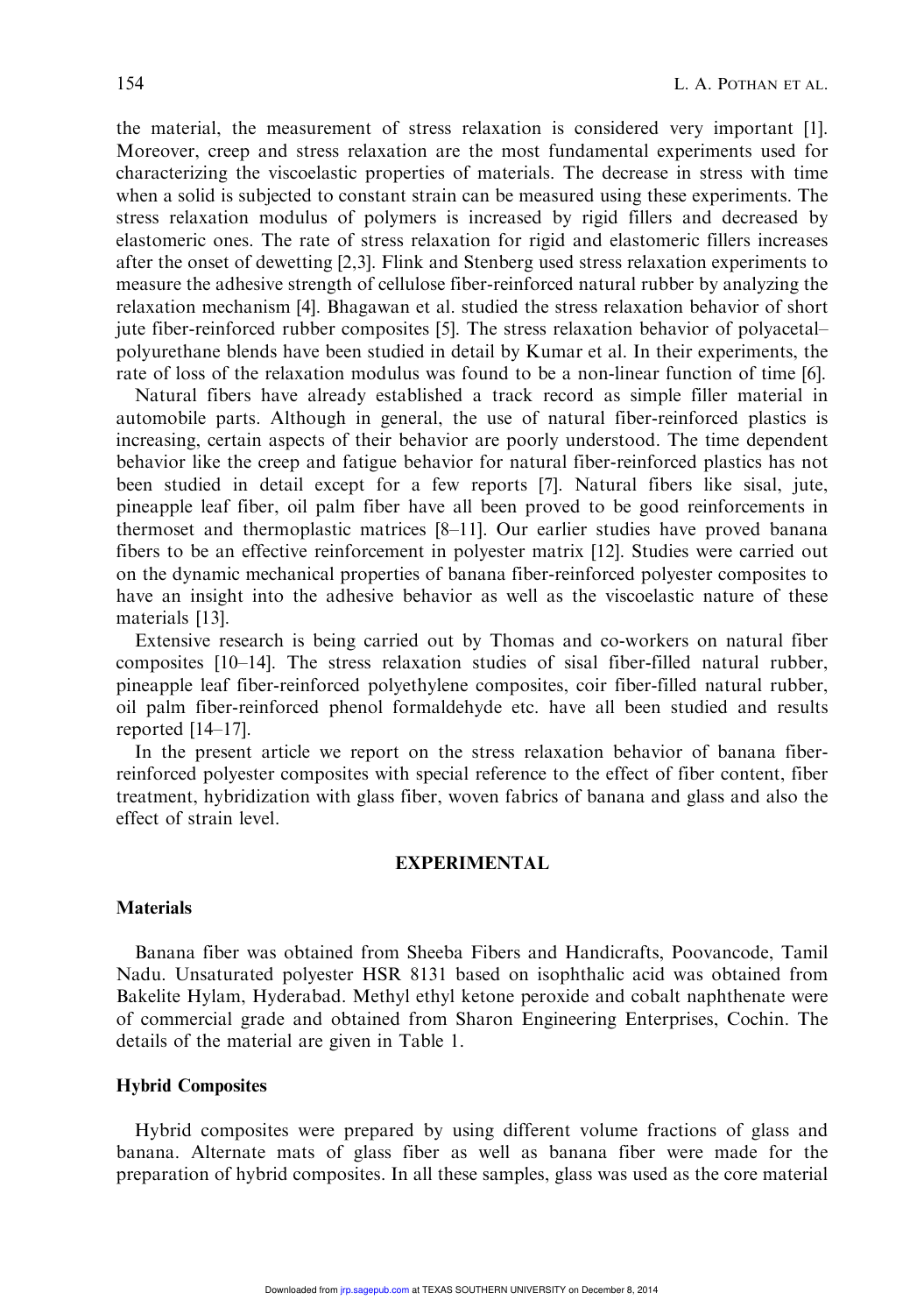| Sample<br><b>Number</b> | <b>Diameter</b><br>of Fiber<br>$(\mu m)$ | Initial Young's<br><b>Modulus</b><br>(GPa) | SD <sup>*</sup> Initial<br><b>Young's Modulus</b><br>(GPa) | <b>Breaking</b><br><b>Strength</b><br>(MPa) | %<br><b>Strain</b> |  |
|-------------------------|------------------------------------------|--------------------------------------------|------------------------------------------------------------|---------------------------------------------|--------------------|--|
| 1                       | 50                                       | 32                                         | 8.190                                                      | 779                                         | 2.7                |  |
| $\overline{2}$          | 100                                      | 30                                         | 4                                                          | 711                                         | 2.4                |  |
| 3                       | 150                                      | 29                                         | 8                                                          | 773                                         | 3.5                |  |
| 4                       | 200                                      | 27                                         |                                                            | 789                                         | 3.3                |  |
| 5                       | 250                                      | 29                                         | 4                                                          | 766                                         | 3.2                |  |

Table 1. The mechanical properties of banana fiber.

|  | Table 2. Description of composite samples |
|--|-------------------------------------------|
|  | with different glass volume fraction.     |

| Sample<br><b>Marking</b> | <b>Volume Fraction</b><br>of Glass |
|--------------------------|------------------------------------|
| A                        | 0.03                               |
| B                        | 0.15                               |
| C                        | 0.17                               |

and banana as the skin. Samples with different layering patterns were also made in combinations A, B, and C as given in Table 2.

#### Preparation of Composites

Banana fibers were neatly separated by hand; adhering pith, if any, were removed and the fibers were cut to a uniform size of 30 mm length. The fibers were then evenly arranged in a mould measuring  $150 \times 150 \times 3$  mm<sup>3</sup> and pressed into a mat. Composite sheets were prepared by impregnating the fiber with the polyester resin to which 0.9 volume percent cobalt naphthanate and 1% methyl ethyl ketone peroxide were added and the air bubbles were removed carefully with a roller. The closed mould was kept under 1 bar pressure for 12 h, samples were post-cured and test specimens of the required size were cut.

#### Chemical Modification

Chemical modification done on the fibers and details of the hybrid samples have already been reported [18,19]. Silane treatment was done by preparing 0.6% solutions of the various silanes in alcohol–water mixture and adjusting the pH of the solution to the required value for silanol formation depending on the silane. The various silanes, A174 ( $\gamma$ -Methacryloxypropyltrimethoxysilane), A151 (Vinyl triethoxysilane), A1100  $(\gamma$ -Aminopropyltriethoxysilane), were obtained from Sigma-Aldrich, India., Si 69 bis(triethoxysilyl propyl) tetra sulphide was obtained from Bayer(I) Ltd, Dynasylan F8261 (1H, 1H, 2H, 2H-Perfluorooctyl triethoxy silane) was obtained from ABCR GmbH and Co. NaOH and all other chemicals were of commercial grade. The silanes were allowed to hydrolyse using an ethanol–water mixture. The fibers were dipped in the respective silanols for one and a half hours, taken out, dried in air followed by drying in a vacuum oven at 70°C. The treated fibers were used for the preparation of composites.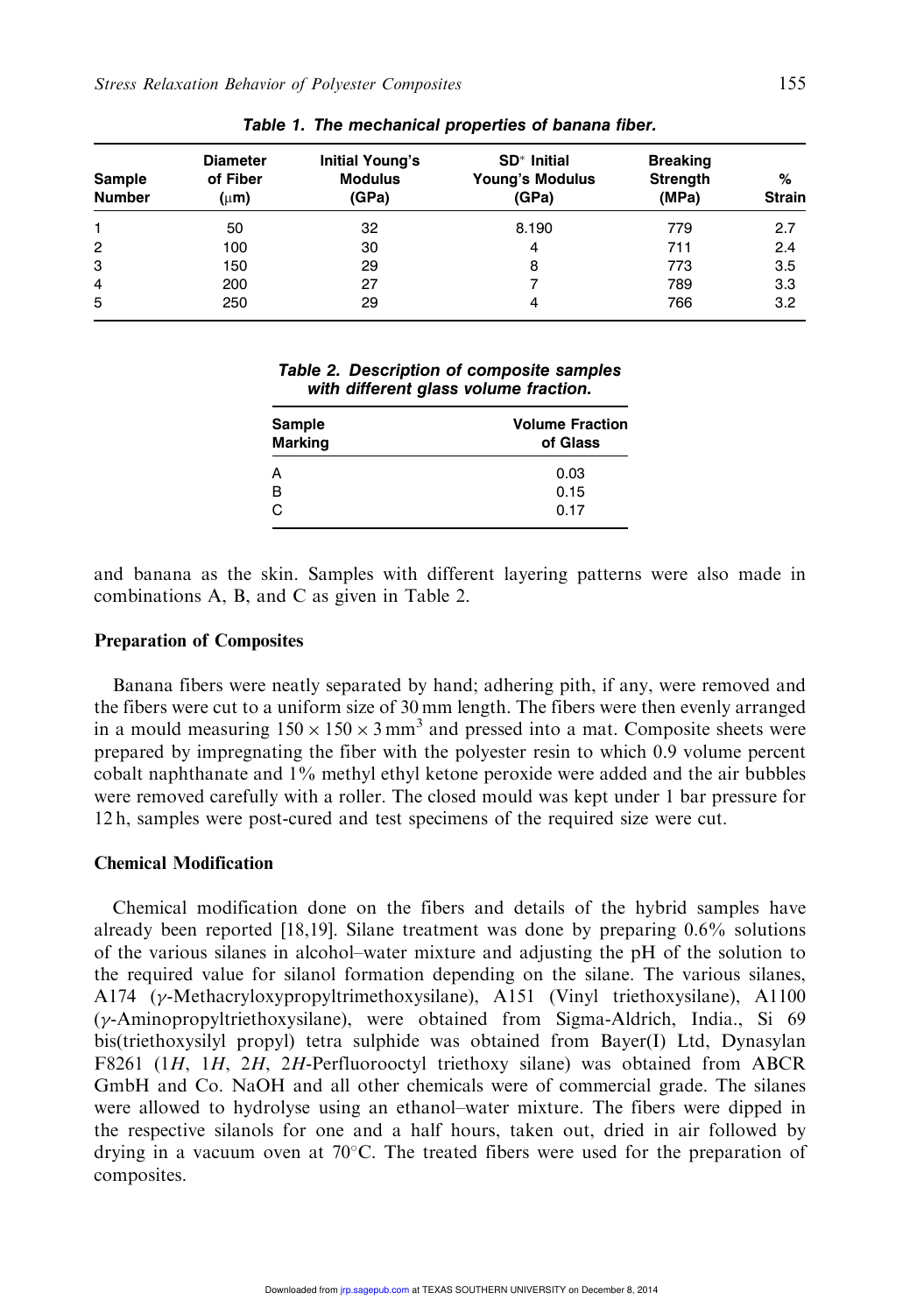#### Treatment with NaOH

Cleaned and well-separated cellulose fibers were dipped in 0.5 and 1% solution of NaOH for half an hour and then washed in very diluted acid to remove any excess alkali. Washing was continued till the fibers were alkali free. The fibers were finally washed in distilled water. The washed fibers were then dried in the oven at 70 $\rm ^{\circ}C$  for 3 h.

Polarity or acid base characteristics are found to have a profound influence on the fiber– matrix interactions in composites.  $\zeta$ -potential measurement and solvatochromic techniques were used to investigate the hydrogen bond donating ability, hydrogen bond accepting ability and the overall polarity of the modified fiber surface [18,24]. Treatment of the banana fiber surface with various chemical agents and the polarity parameters obtained are reported in our earlier publication. The electrokinetic measurements of the banana fibers were also done and the results were found to be mutually agreeing with those of the polarity parameter measurements.

# STRESS RELAXATION

Zwick Universal Testing machine (model 1465) was employed for stress relaxation measurements in uniaxial tension at 28°C. Specimens measuring  $120 \times 120 \times 2.5$  mm<sup>3</sup> were used. The test specimens were pulled to a strain level of 2% using crosshead speed of 5 mm/min. Once the appropriate strain was reached, the strain was held constant, and the decay in stress was recorded as a function of time for a time span covering about 10,000 s. The stress decay was calculated as  $\sigma_t/\sigma_o$ , where  $\sigma_o$  is the initial stress at zero time (t=0) and  $\sigma_t$  is the stress at subsequent times. Also the stress value was converted to corresponding modulus  $Er(t)$  by dividing stress  $\sigma_t$  by the appropriate strain ( $\varepsilon_o$ ). The stress decay was recorded starting from 1 s after the predetermined strain was attained.

#### Effect of Fibre Loading

Figure 1 shows the effect of fiber loading on the stress relaxation behavior of the neat polyester sample and the composites with different banana fiber loading. The relaxation curve of the neat polyester sample shows a regular decrease in stress with time. There are reports in the literature that unfilled materials usually only have one relaxation mechanism [20]. With the incorporation of fiber, the nature of the relaxation curves changes. The rate of stress relaxation is found to be at a maximum for composites with 20% loading in the present study. However, the nature of the relaxation curve changes during the final stages. At relatively low fiber loading, the fibers instead of acting as reinforcements, act as flaws. The increased rate of stress relaxation in the case of composites with low fiber loading can be attributed to the lower contribution of the fibers in stress transfer. In addition, the characteristics of the fiber, namely fiber rigidity and flexibility, are not reflected in strength and modulus values at low fiber content. Compared to the neat polyester sample, there is hindrance to the flow of polymer molecules and the hindrance becomes noticeable only after a higher time span. When higher fiber loading is incorporated, the nature of the relaxation curve is found to change with the lowest rate of relaxation at 40% loading. Addition of higher fiber content helps in effective stress transfer between the fiber and the matrix and thereby in increasing the strength values. It has been reported by other authors that natural fiber-reinforced plastics with higher fiber fraction possess higher critical loads [7]. The tensile strength values obtained for the composites, reported in our earlier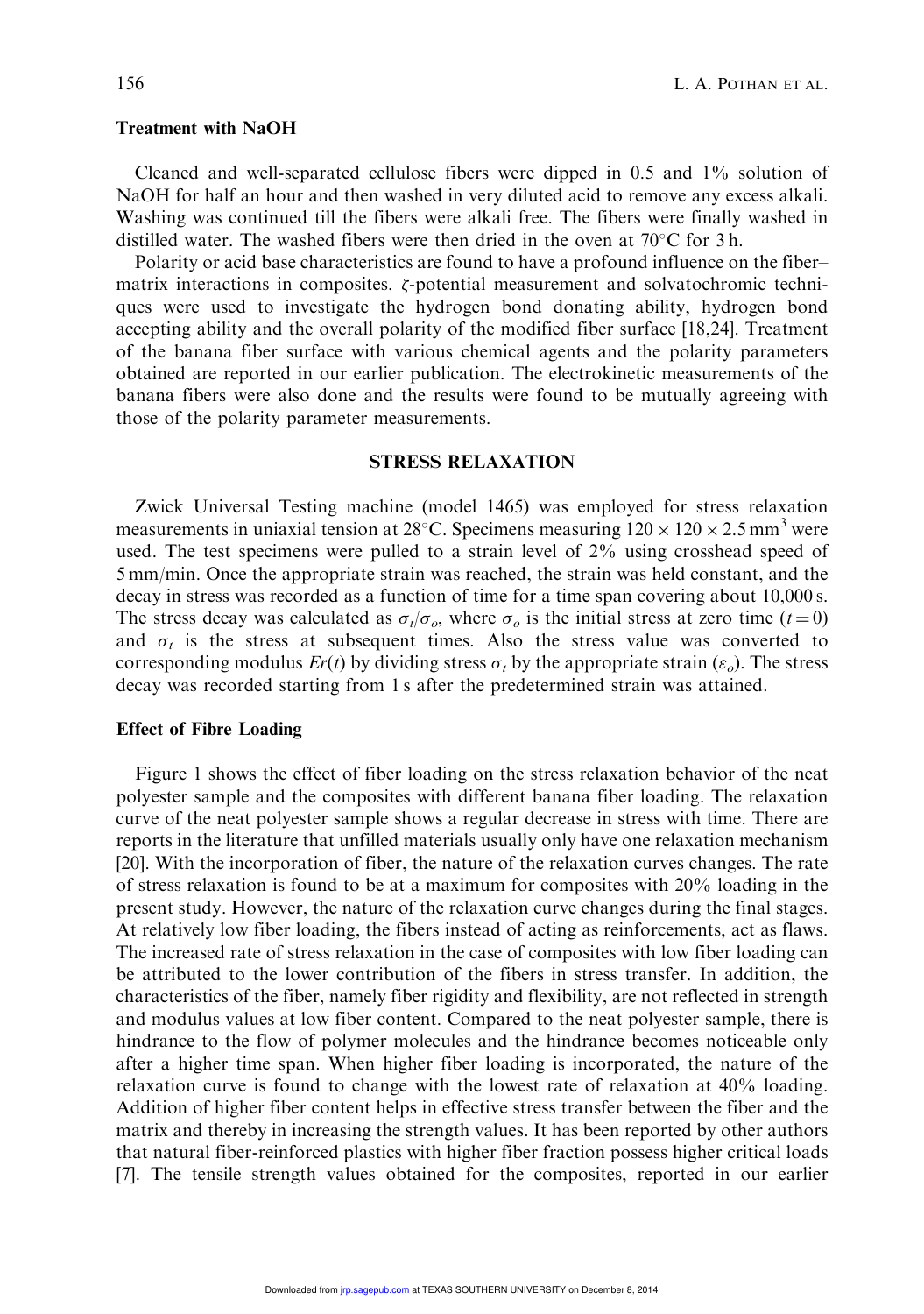

Figure 1. Stress relaxation curves of composites with different fiber loading (strain level 2%).

publication agree with the stress relaxation data obtained [12]. Cellulosic fibers are viscoelastic with the elastic nature predominating. Incorporation of this cellulose fiber induces more of elastic nature into the material. The change in free volume accompanying a uniaxial tensile deformation also induces stress induced decrease of the viscoelastic relaxation [7]. The inter winding and coiling of the polymer particles in compression lead to lesser free volume. On application of stress on the other hand, the molecules unwind and more free volume is produced. The relaxation curve shows an abrupt change in the pattern in all the samples with fiber incorporated. The initial relaxation has been reported to be globally faster for higher tensile rate [22]. The change occurs after a time span of about 200 s in all the cases. In the case of banana fibers, the elementary fibers overlap like other cellulose fibers and are glued together by other low molecular weight polysaccharides. On application of stress, physical transformations can occur in these fibers. The physical transformations include the change in the nature of the elementary fiber bundles. These elementary fiber bundles in turn are made up of micro fibrils. The micro fibrils will be pulled out from the cementing inter-phase and this leads to change in the relaxation behavior. Other authors have reported the effect of stress and strain on the structure of the fibers [7]. The reinforcing cellulose micro fibrils diminish the role of the cementing matrix as a load-bearing component by continually transferring the stress to adjacent layers, and hence acting to reduce the energy loss therein. It has further been reported by other authors that the damage phenomena characteristic of the fibers are a consequence of the micromechanical degradation and subsequent structural breakdown of the micro fibrils. All these transformations lead to changes in the nature of the relaxation curves. The polymer chains tend to get attached to the filler particles as well. In other words, the change in the slope can be attributed due to two reasons. One, the elastic nature of the fiber which induces more stress relaxation effect and the other, the improved stress transfer between the fiber and matrix. At higher fiber loading, the slope of the curve is decreased considerably at the final stages of relaxation due to better stress transfer at the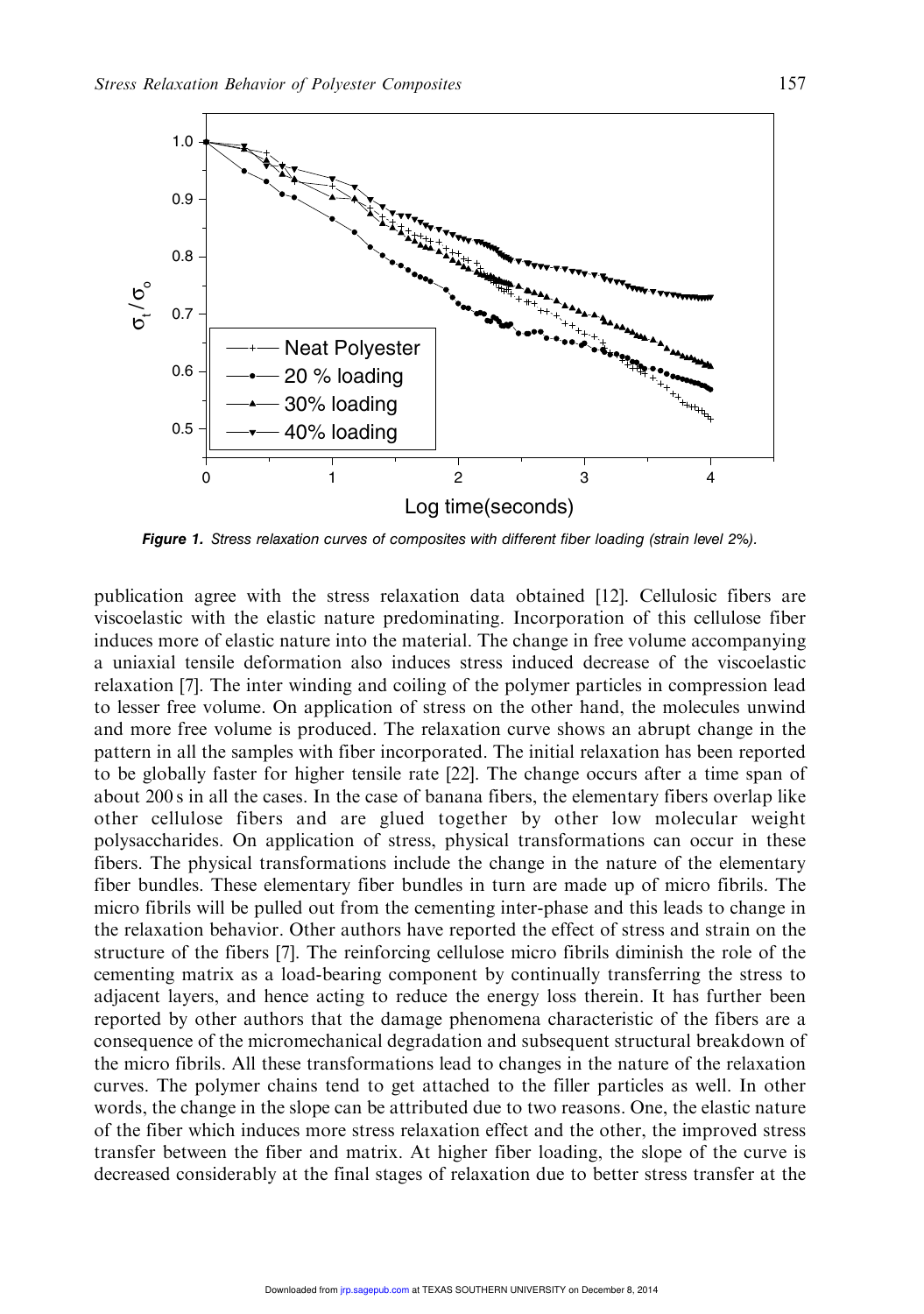critical fiber loading [12]. At lower fiber loading, fibers instead of acting as reinforcements act as flaws which facilitates faster relaxation. This is evident from the slope changes of the curves in Figure 1 and the rate of relaxation of the respective composites at a strain rate of 2%, which is shown in Table 3. The rate of relaxation of the neat polyester sample and the composites with different fiber loading are compared in Table 3. In all the cases the initial decrease in stress is found to be faster than the decrease during the final stages. Table 4 gives the cross over times of the different mechanisms involved in the composites. The relaxation mechanism can also be attributed to the intrinsic stress relaxation behavior of the fiber. Under the stressed condition, the individual fiber can undergo various molecular and cellular rearrangements within the three dimensional multicellular network. A similar trend in the rate of relaxation is reported in the case of pineapple–polyethylene composites [15]. The modulus relaxation also shows the same trend and is shown graphically in Figure 2. While the neat polyester sample shows a 48% reduction in the stress relaxation modulus, composites with 40% fiber loading shows a 31% reduction.

# Effect of Fibre Treatment

Figure 3 shows the effect of fiber surface modification on the stress relaxation curves. The fibers have been treated with various silanes and also with alkali. Silane treatment of glass fibers have been found to reduce the relaxation rates especially after longer periods, due to improved adhesion [23]. The addition of coupling agents and the treatment with alkali reduces the relaxation rate compared to the neat polyester sample. The rate of relaxation is reduced appreciably during the initial stages by treatment with silane A174  $(\gamma$ -Methacryloxypropyltrimethoxysilane) and NaOH. The reduction in the slope during the initial stages can be attributed to the improved adhesion between fiber and matrix.

| Range (s)                       | <b>Fiber Loading</b>     |              |               |               |  |  |  |  |
|---------------------------------|--------------------------|--------------|---------------|---------------|--|--|--|--|
| Slope $\times$ 10 <sup>-2</sup> | Neat<br><b>Polyester</b> | 20           | 30            | 40            |  |  |  |  |
| $0 - 10^{1}$                    | 8.9                      | 12.9         | 10            | 6.93          |  |  |  |  |
| $10^1 - 10^2$<br>$10^2 - 10^3$  | 12.43<br>16.20           | 18.6<br>8.48 | 13.3<br>11.53 | 11.17<br>7.78 |  |  |  |  |
| $10^3 - 10^4$                   | 21.28                    | 11.9         | 12.75         | 4.93          |  |  |  |  |

Table 3. Rate of stress relaxation in banana–polyester composites at a strain level of 2% at different fiber loading.

| Table 4. Cross over time of the relaxation   |
|----------------------------------------------|
| mechanism in composites with different fiber |
| loading (strain level 2%).                   |

| Sample                | <b>Cross Over</b><br>Time (s) |
|-----------------------|-------------------------------|
| <b>Neat Polyester</b> | Nil                           |
| 20%                   | 2.6                           |
| 30%                   | 2.4                           |
| 40%                   | 2.3                           |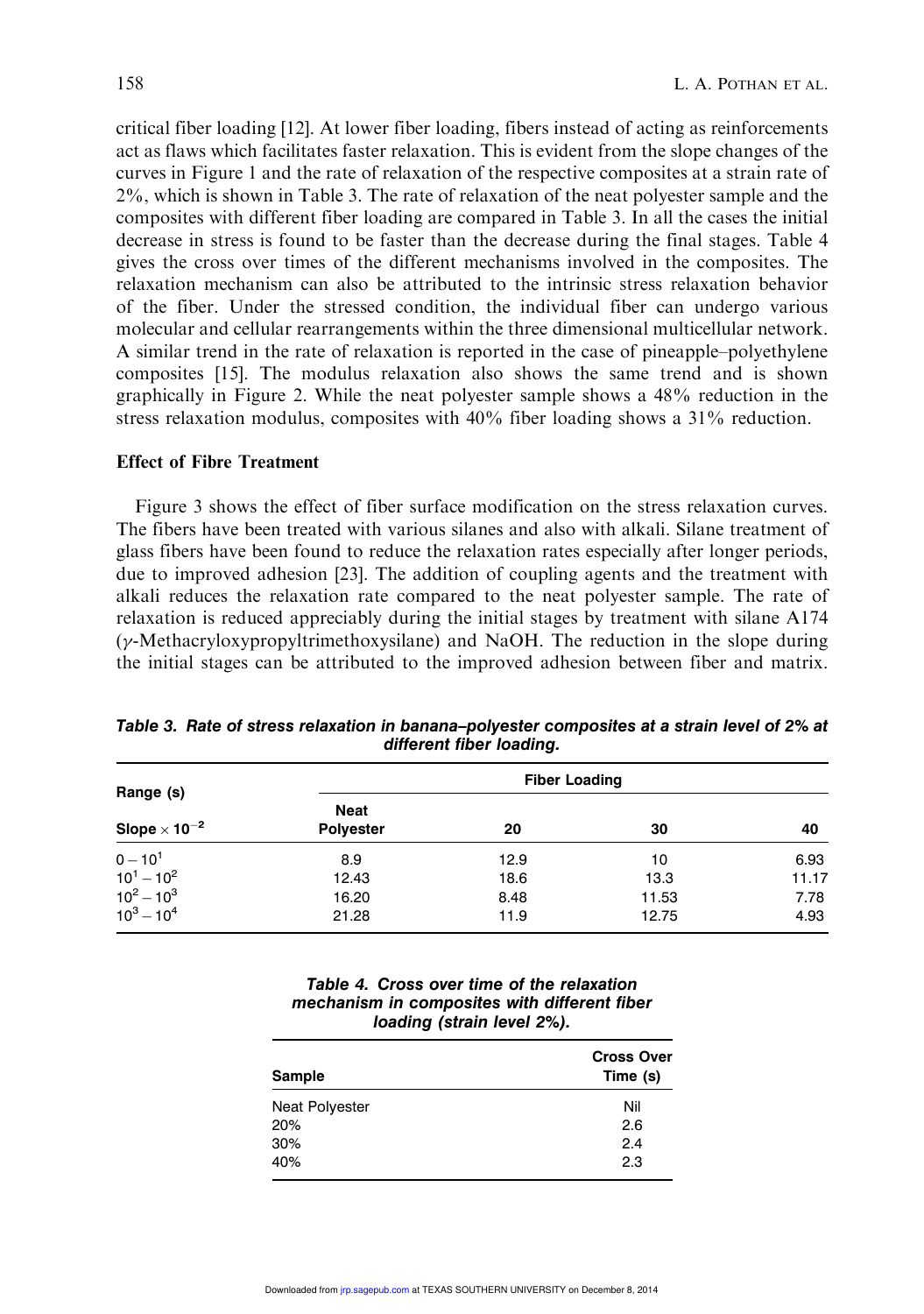

Figure 2. Stress relaxation modulus of composites with different fiber loading (strain level 2%).



Figure 3. Stress relaxation curves of composites with different fiber treatment (strain level 2%).

Obviously, due to alkali treatment, mechanical interlocking is the predominant mode of attachment and on application of stress the mechanical bonding gets disturbed after the initial application of stress. Figure 4 gives the SEM of the alkali treated fibers. The surface of the alkali treated fibers shows a rough surface topography. In addition, the improved adhesion is evident from the polyester particles attached on the banana fibers. We have reported in an earlier paper regarding the chemical modification and the surface characterisation of banana fibers [18,24]. The reduction in the decay in stress during the initial stages of relaxation can be attributed to the improved fiber–matrix adhesion in the case of the alkali treated fibers. Unlike treatment with other coupling agents, treatment with alkali brings about the dissolution of the lignin and the hemicellulose and thereby the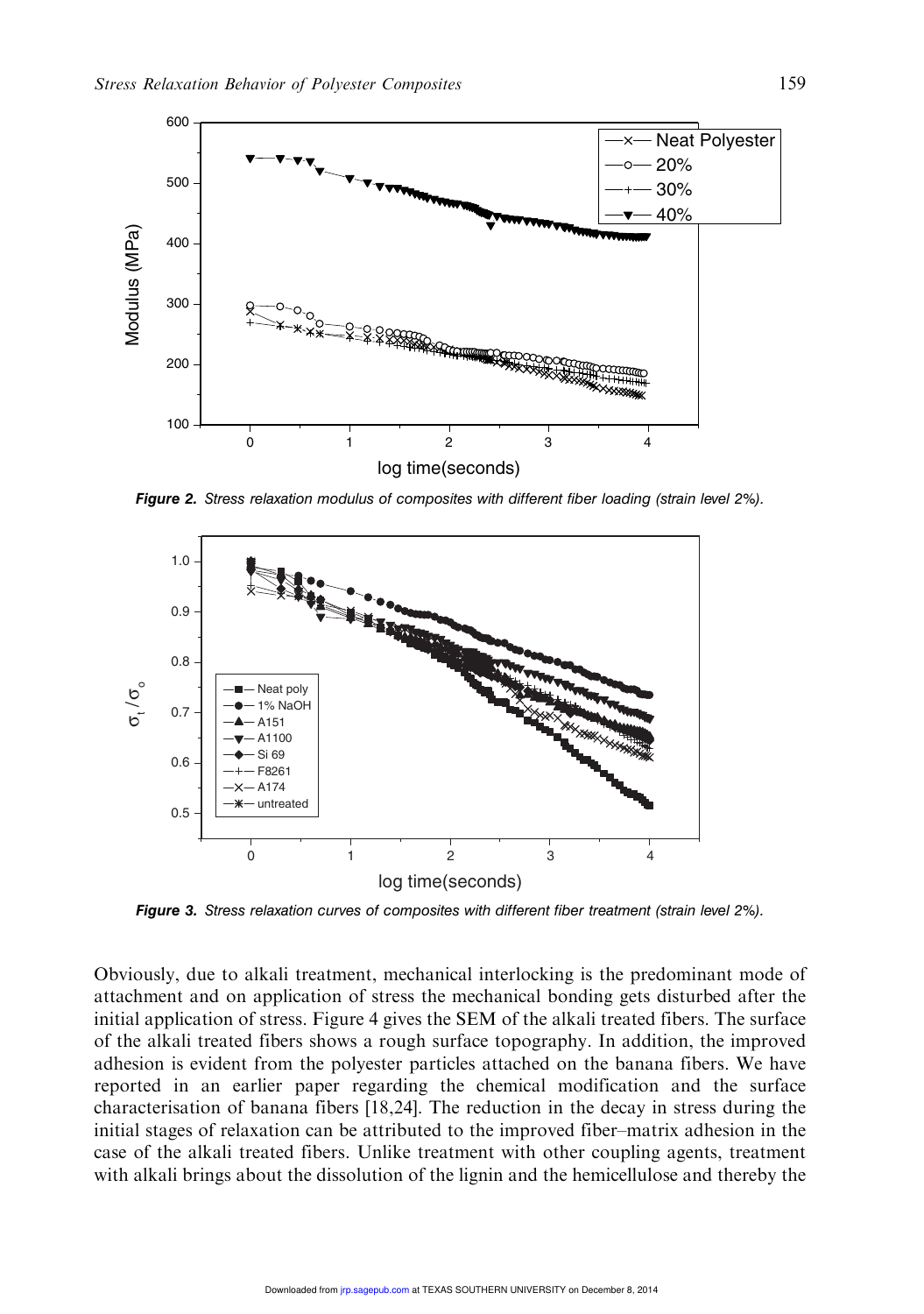

Figure 4. SEM of the alkali treated fiber showing evidence of enhanced adhesion after alkali treatment.

availability of other replaceable hydrogen atoms within the cellulose. This brings about better adhesion of the fiber and the matrix leading to lower rate of relaxation at all stages. However, in the case of composites made out of the silane treated fibers, the bonding is less effective or application of stress leads to the scission of bonds, which is established, between the fiber and the matrix. The type of bonding in silane treated composites can be explained by the reaction between silanol from the silane and the hydroxyl groups of the cellulose. Figure 5 shows the schematic representation of the bonding between the fiber and the matrix. The stress decay at the initial portion is found to be more or less the same irrespective of the chemical treatment involved. The stress relaxation is affected only after longer periods of time. After longer periods of time, on the application of the stress, bond scission occurs. There are theories in the literature regarding the formation of a flexible deformable phase between the fiber and the matrix on silane treatment [25]. The application of stress stretches this deformable layer initially. After longer periods of time, this deformable layer retracts which is felt as the increased decay in stress. The response of all the silane treated composites is more or less the same. The rate of relaxation of the different chemically modified fiber composites is compared in Table 5.

#### Effect of Hybridisation

Figure 6 shows the effect of hybridization on the stress relaxation of the composites. Composites with glass volume fraction 0.03, 0.15, and 0.17 were used in the preparation of composites with glass mat as the core material. The nature of the stress relaxation curve seems to be more or less the same for composites with glass volume fraction 0.15 and 0.17. Composites with a glass fiber volume fraction of 0.03 have given a stress relaxation curve with a change in the relaxation mechanism at around a time span of 250 s. The difference in the relaxation curve could be explained by the difference in the behavior of the glass fibers, which form the core. When uniaxial tensile stress is applied, because the breaking strain of glass and banana fibers is different, both the fibers behave differently. The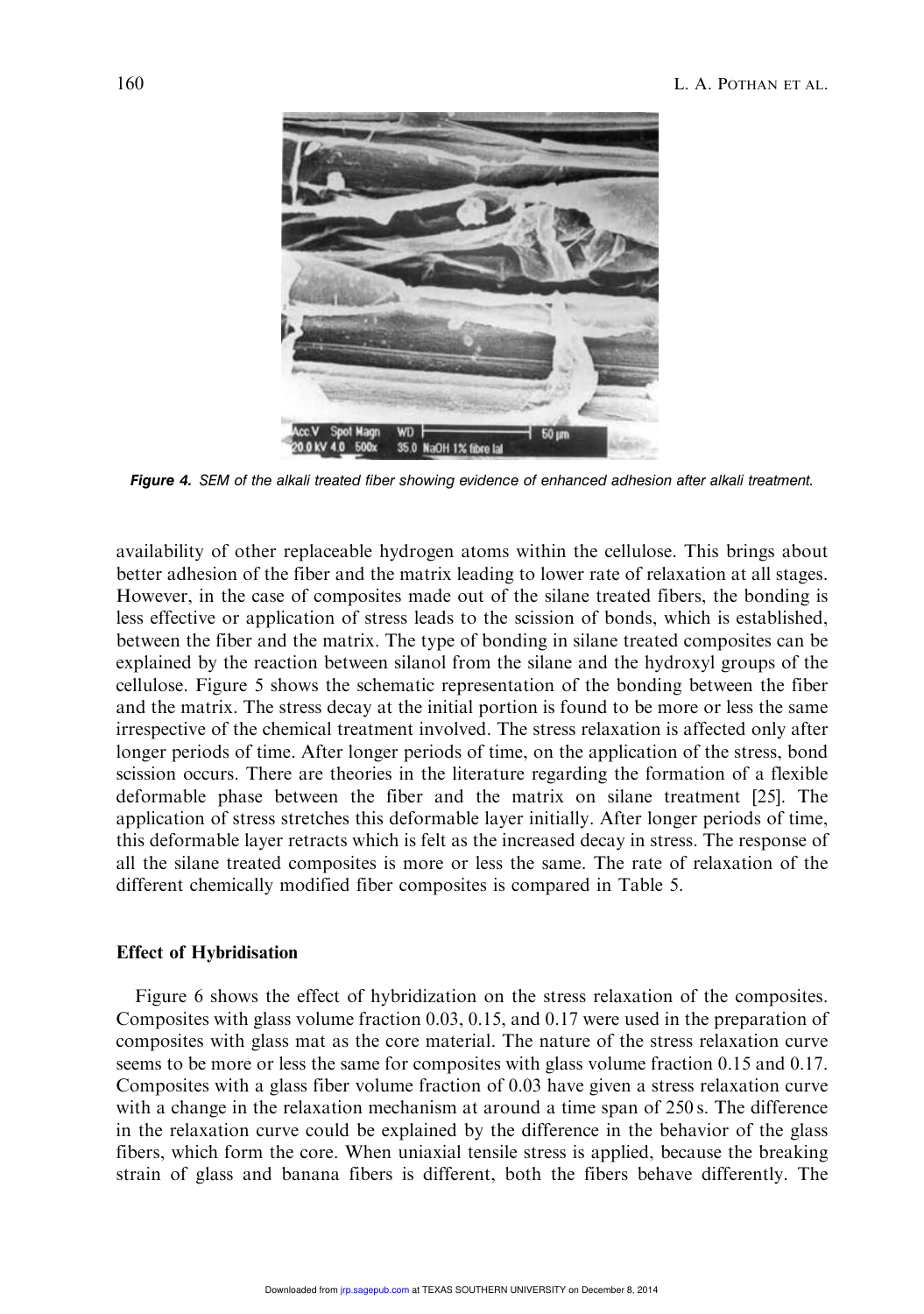

Figure 5. Schematic representation of the bonding of silane coupling agent with the fiber on treatment with silanes.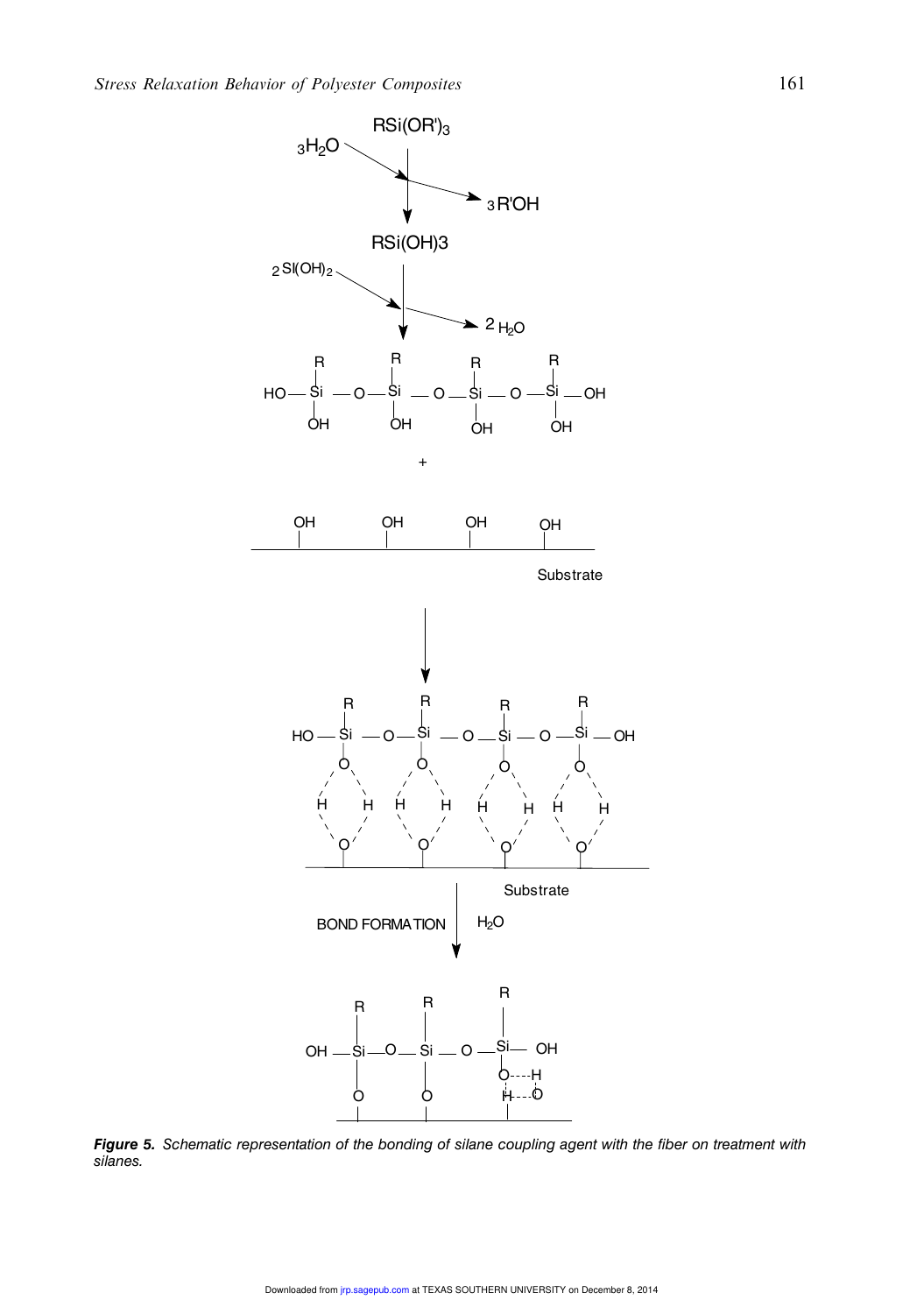| Range (s)                                                       | <b>Fiber Treatment</b>        |                            |                             |                                |                               |                              |                                 |                               |  |
|-----------------------------------------------------------------|-------------------------------|----------------------------|-----------------------------|--------------------------------|-------------------------------|------------------------------|---------------------------------|-------------------------------|--|
| Slope $\times$ 10 <sup>-2</sup>                                 | A <sub>151</sub>              | A174                       | <b>Si69</b>                 | A1100                          | F8261                         | <b>NaOH</b>                  | <b>Neat</b><br><b>Polyester</b> | <b>Untreated</b>              |  |
| $0 - 10^{1}$<br>$10^1 - 10^2$<br>$10^2 - 10^3$<br>$10^3 - 10^4$ | 11.65<br>6.5<br>13.59<br>6.79 | 3.82<br>8.07<br>16<br>11.6 | 9.41<br>9.9<br>10.0<br>10.0 | 11.8<br>4.08<br>9.10<br>10.013 | 6.87<br>8.10<br>9.92<br>14.28 | 4.15<br>6.34<br>8.23<br>8.97 | 8.45<br>12.39<br>17.6<br>21.6   | 6.93<br>11.17<br>7.78<br>4.93 |  |

Table 5. Rate of stress relaxation in banana–polyester composites at a strain level of 2% for different chemical treatments. (Fiber loading 40%).



Figure 6. Stress relaxation curves of composites with different ratios of glass fiber (strain level 2%).

difference in response of the two fibers is felt prominently in the stress relaxation curve of composites with fiber volume fraction 0.03 i.e., sample marked A. Apart from the intrinsic properties of the inter-face or inter-phase, the stress distribution along the embedded fiber also plays an important role in the overall performance of the composite [25]. Glass fibers being brittle and of low elongation, behave differently from the banana fiber when subjected to tensile stress and the change in the slope of the relaxation curve can be explained by this. Other than the mechanical response of the two fibers when subjected to stress, the difference in the behavior of the interphase also affects the stress decay. Changes in the shape of the fiber tip produce maximum stress. The point of maximum stress concentration in a square ended fiber system is located a short distance from the fiber end, whilst that of a round-tip fiber system is at the fiber tip [26]. The two fibers being different in shape, another reason for the difference in response is the difference in stress concentration in the two. However, at higher glass volume fractions, the effect of the fibers oppose each other and the relaxation curve gives a single slope. Table 6 gives the rate of stress relaxation of the different hybrid composite samples.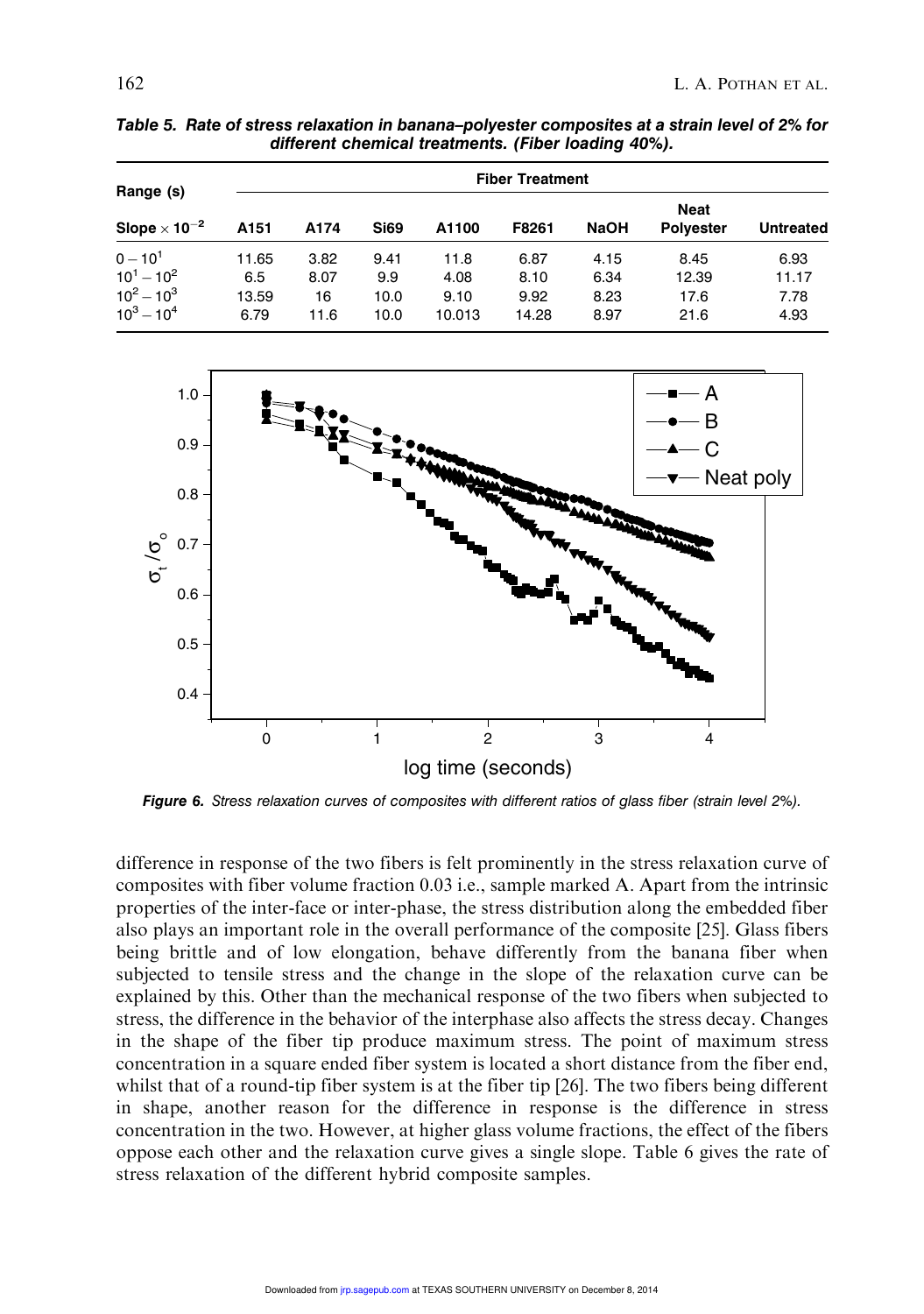|                                              |                       | Sample |     |       |
|----------------------------------------------|-----------------------|--------|-----|-------|
| Range (s)<br>Slope $\times$ 10 <sup>-2</sup> | <b>Neat Polyester</b> | А      | в   | С     |
| $0 - 10^{1}$                                 | 8.9                   | 16.3   | 7.3 | 11.1  |
| $10^1 - 10^2$                                | 12.43                 | 21.0   | 8.5 | 8.09  |
| $10^2 - 10^3$                                | 16.20                 | 11.0   | 8.3 | 8.44  |
| $10^3 - 10^4$                                | 21.28                 | 26.7   | 9.2 | 10.02 |

Table 6. Rate of stress relaxation in banana–polyester hybrid composites at a strain level of 2% with different glass volume fraction.



Figure 7. Effect of strain level on the stress relaxation curves of composites.

# Effect of Strain Level

Figure 7 gives the effect of strain level on the stress relaxation curve of the hybrid composite with glass volume fraction. The rate of relaxation is found to be marginally faster at 2% strain level. The slopes of the different samples vary little with strain. The stress relaxation is found to decrease with time and the relaxation is found to be highest at lower strain level. At lower strain level, the molecules have more time for rearrangement, the main relaxation in the polymer being that of physical rearrangement.

#### Woven Fabric Composite

The stress relaxation curves of woven fabric composites of banana and glass fabric have been investigated, as shown in Figure 8. Figure 9 shows the sketch of the weaving pattern followed by banana in the warp and bundles of glass and banana in the weft direction. The relaxation behavior has been found to be more or less the same for both samples. The rate of relaxation of the samples is found to increase towards the end. Table 7 shows the relaxation rate of the woven fabric composites at various time spans.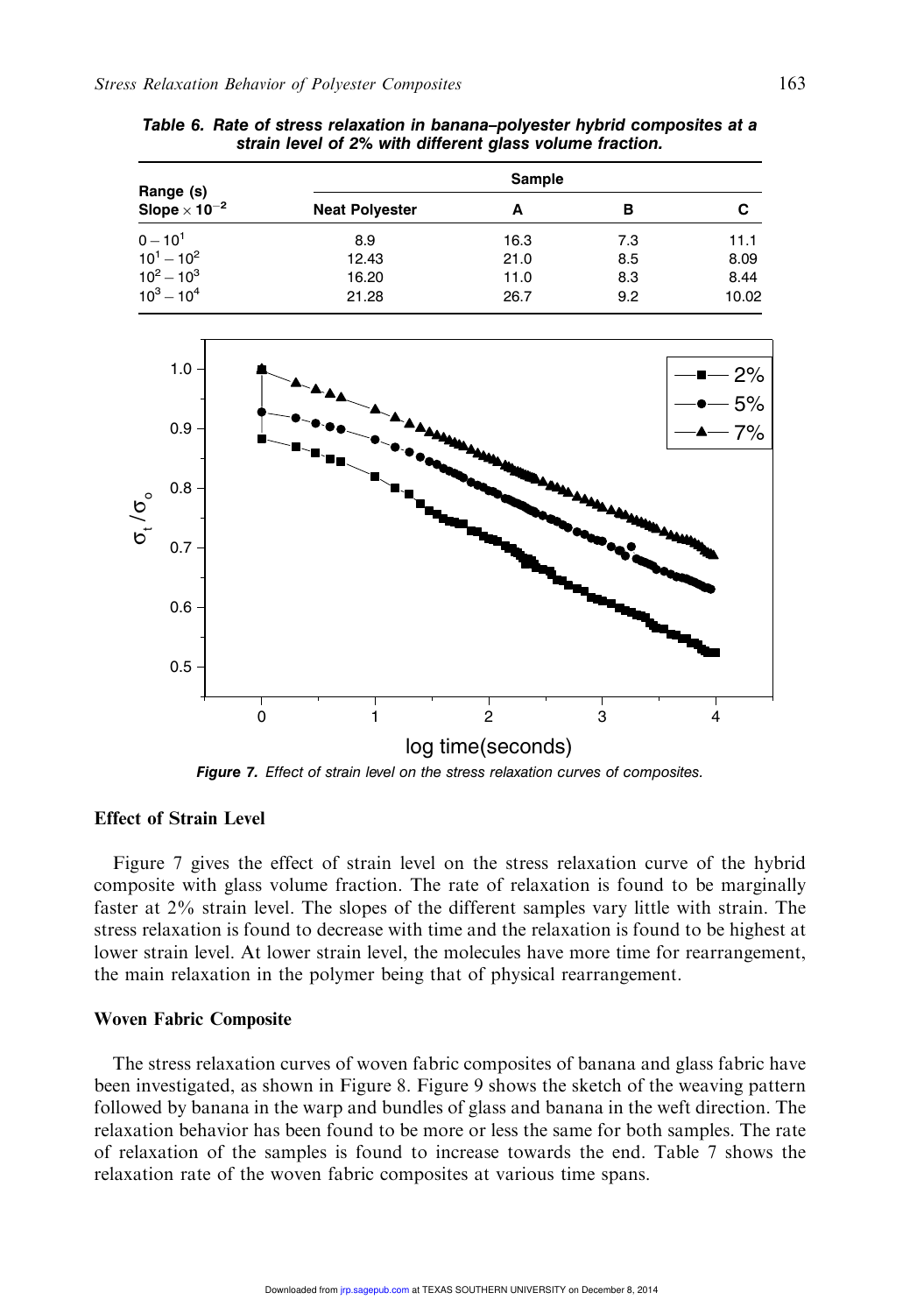

Figure 8. Stress relaxation curves of woven fabric composites. (Strain level 2%).



Figure 9. Sketch of the weaving pattern in the weft direction.

|  | Table 7. Rate of stress relaxation in banana-polyester woven fabric composites at a strain |  |  |  |  |  |
|--|--------------------------------------------------------------------------------------------|--|--|--|--|--|
|  | level of 2% with different layering pattern.                                               |  |  |  |  |  |

|                                              |         | Sample  |                       |
|----------------------------------------------|---------|---------|-----------------------|
| Range (s)<br>Slope $\times$ 10 <sup>-2</sup> | 2 Layer | 3 Layer | <b>Neat Polyester</b> |
| $0 - 10^{1}$                                 | 6.76    | 10.41   | 8.45                  |
| $10^1 - 10^2$                                | 7.5     | 8       | 12.39                 |
| $10^2 - 10^3$                                | 9.7     | 10.6    | 17.6                  |
| $10^3 - 10^4$                                | 12.24   | 14.05   | 21.6                  |